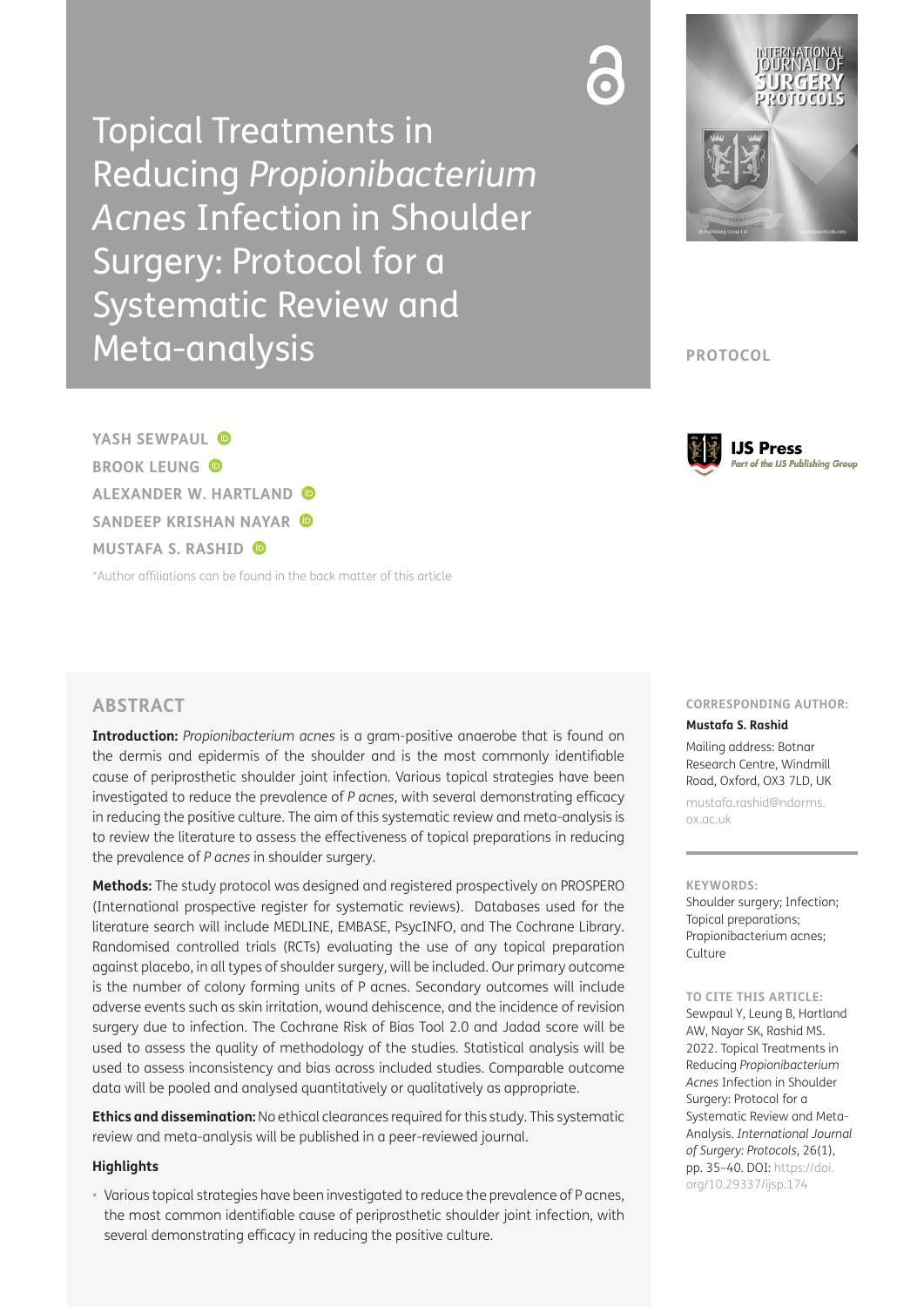- This systematic review and meta-analysis evaluates the effectiveness of topical preparations in reducing the prevalence of P acnes in shoulder surgery.
- Our primary outcome is the number of colony forming units of P acnes.

**Registration:** PROSPERO 2022 CRD42022310312.

## **1. INTRODUCTION**

*Propionibacterium* (also *Cutibacterium*) acnes is an anaerobic, gram-positive bacterium that inhabits the sebaceous glands of the skin and sebum-rich hair follicles [\[1\].](#page-4-1) There is an increased prevalence of *P acnes* found on the shoulder and its surrounding regions due to the increased number of hair follicles and sebaceous glands, and there is therefore a higher prevalence of *P acnes* culture on the shoulder than other common orthopaedic surgical sites such as the knee or hip [\[1–](#page-4-1)[3](#page-4-2)]. *P acnes* is found in both the epidermal and dermal layers of the skin and is one of the most common causative pathogens of postoperative infection in open shoulder surgery [\[4\]](#page-4-3). Data is however limited on the incidence of *P acnes* infection in shoulder arthroscopy. A significant proportion of patients undergoing shoulder surgery have a positive skin and/or joint culture for *P acnes*, and a small proportion of these patients go onto develop a postoperative *P acnes* infection [\[5\].](#page-4-4) P acnes is the most commonly identifiable cause of periprosthetic joint infection, with literature reporting positive culture rates between 20%–70% [\[6](#page-4-5)[, 8\].](#page-4-6) Other microorganisms found to be responsible for periprosthetic joint infections include; high-virulent pathogens in early infections – *Staphylococcus aureus, streptococci, and enterococci –* and low-virulent organisms in delayed infections *– coagulase-negative staphylococci* or *cutibacterium species* [\[9\]](#page-4-7)*.*

Various topical strategies have been studied to reduce the prevalence of *P acnes* on the shoulder girdle before surgery, such as benzoyl peroxide, topical antibiotics such as clindamycin phosphate, chlorhexidine gluconate and Betadine (Purdue Pharma LP, Stamford, CT, USA) [\[7,](#page-4-8) [8,](#page-4-6) [10](#page-4-9)–[13](#page-4-10)]. Betadine and chlorhexidine gluconate have been shown to be ineffective at reducing the prevalence of *P acnes* at the surgical site [\[13\].](#page-4-10) This is most likely because these specific topical preparations cannot reach the sebaceous glands, and once a skin incision is made, *P acnes* can enter the surgical wound.

Benzoyl peroxide (BPO) is a bactericidal agent commonly used for treating acne vulgaris and has been shown in multiple randomised studies to reduce the prevalence of *P acnes* on the shoulder [\[10](#page-4-9)[–12,](#page-4-11) [14](#page-4-12)]. Application of 5% BPO three days prior to surgery has

been shown to effectively reduce *P acnes* culture [\[11](#page-4-13), [12,](#page-4-11) [14\].](#page-4-12) There is however an issue of patient compliance with this particular management as some patients can experience mild pruritus when using 5% BPO [\[14](#page-4-12)– [16\]](#page-4-14). Moreover, the combination of 5% BPO with 1.2% clindamycin phosphate gel has also been shown to reduce *P acnes* colonisation [\[8\].](#page-4-6) Most recently, hydrogen peroxide, the active agent in BPO, has been shown to reduce *P acnes* in patients undergoing arthroscopic shoulder surgery, but dermal application after skin incision does not significantly reduce the prevalence of *P acnes* during shoulder arthroplasty [[7](#page-4-8), [13\]](#page-4-10).

The aim of this systematic review and metaanalysis is to evaluate the use and outcomes of topical treatments to reduce *P acnes* prevalence in shoulder surgery. Our primary outcome will be the number of colony forming units (CFU). Secondary outcomes will include adverse events related to both infection and application of topical preparations, such as skin irritation, wound dehiscence, and the incidence of revision surgery due to infection.

## **2. METHODS**

This study protocol was designed and registered prospectively on the PROSPERO (International prospective register for systematic reviews) database (Ref: CRD42022310312) [\[17\]](#page-4-15). The protocol is reported according to the Preferred Reporting Items for Systematic reviews and Meta-Analysis Protocol (PRISMA-P) [[18,](#page-5-0) [19\]](#page-5-1).

### **2.1. ELIGIBILITY CRITERIA**

#### 2.1.1. Study design

Only randomised controlled trials will be included. All other trial designs will be excluded.

### 2.1.2. Participants

We will include studies with humans of any age undergoing any type of surgery to the shoulder. This will include both arthroscopic and open techniques. Example open procedures may include shoulder arthroplasties and the Latarjet procedure. Example arthroscopic procedures may include diagnostic arthroscopies and rotator cuff repairs.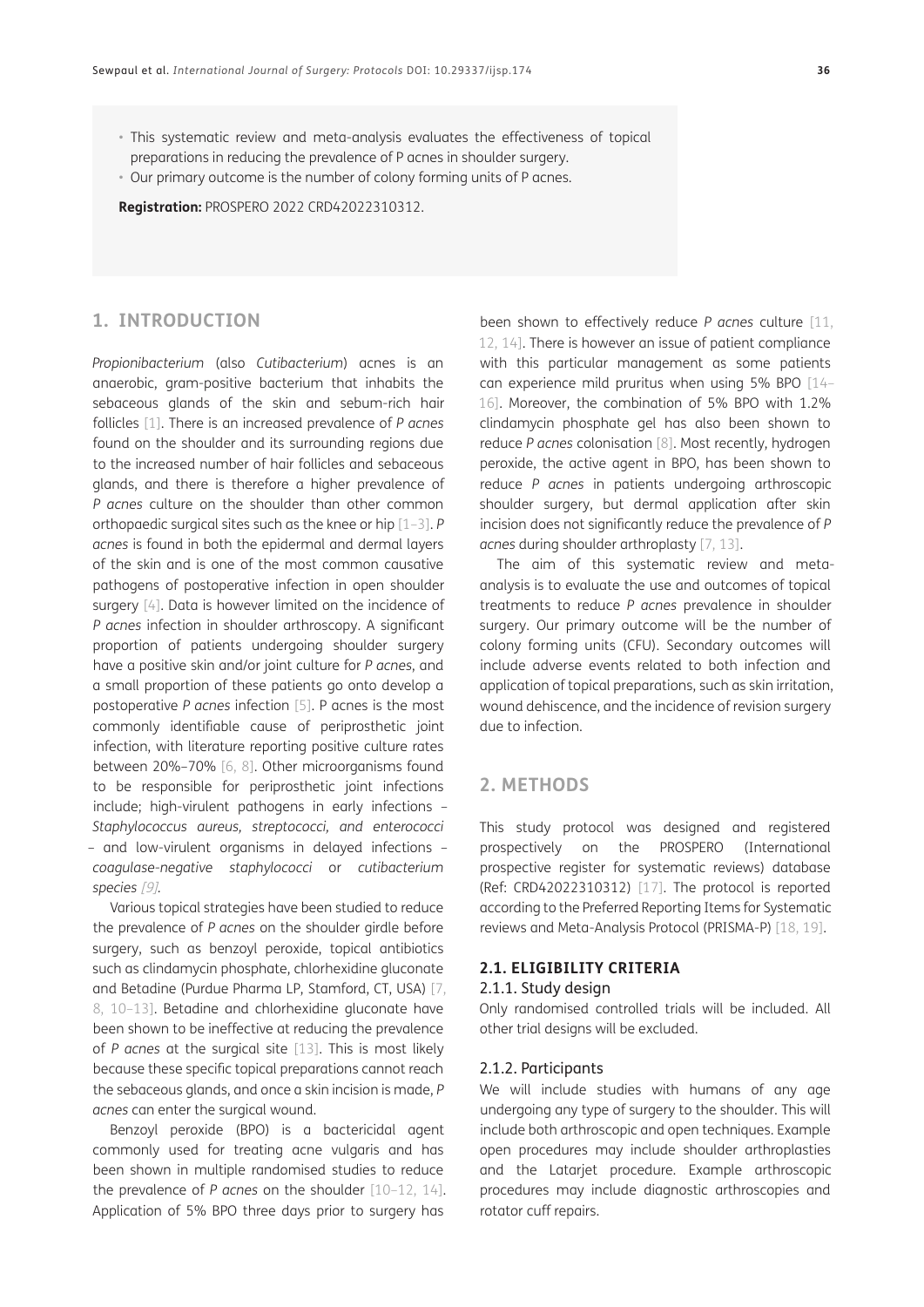### 2.1.3. Intervention and comparators

The intervention of interest is any topical treatment or preparation for the reduction of *P acnes*. We will include all individual methods of timing, dose, and area of application. The comparator can include any form of placebo or no treatment.

### 2.1.4. Outcomes

The primary outcome of interest will be the number of colony forming units (CFU) of *P acnes*. Other measures of infection such as total viable counts (CFU/ml) may also be included.

Secondary outcomes examined will include adverse events related to infection and application of topical preparations, such as skin irritation, wound dehiscence, and the incidence of revision surgery due to infection.

#### 2.1.5. Timing

No restrictions regarding timing of the study.

### 2.1.6. Setting

No restrictions regarding setting of the study.

### 2.1.7. Language

Studies of all languages will be included. Any titles requiring translation into English will be included in the appendix.

### **2.2. INFORMATION SOURCES**

Our search strategy involved the following bibliographic databases; MEDLINE, EMBASE, PsycINFO and The Cochrane Library. The search strategy will be carried out and reported according to the Preferred Reporting Items for Systematic reviews and Meta-Analysis literature search extension (PRISMA-S) [\[20\]](#page-5-2).

### 2.2.1. Search strategy

No restrictions will be placed on publication date or language. Randomised controlled trial filters from the Cochrane group will be used to increase precision and sensitivity when searching. Utilised search terms are included in the appendix. References from published systematic reviews investigating the same or similar topic will also be manually searched for relevant included studies. On searching the PROSPERO database, no ongoing or recently completed systematic reviews on this topic were found.

#### **2.3. STUDY RECORDS**

### 2.3.1. Data management

All literature search results will be combined and collected in Endnote X9 (Clarivate Analytics), and duplicate articles will be removed. The titles and abstracts from returned search results will be screened by two independent reviewers. This process will be

conducted independently, and consensus will be sought prior to full text review. The final inclusion will then be determined by a full text review of articles that meet all eligibility criteria.

#### 2.3.2. Data collection process

Data extraction will involve two independent reviewers: one reviewer will extract data using a standardised proforma, and the second reviewer will check the extracted data for inaccuracies. Any discrepancies in data extraction will be resolved by discussion and the involvement of a third reviewer as needed. Should there be any unclear or missing data, or any required additional information needed, we will attempt to contact individual study authors. Data capture will be organised on Microsoft Excel and Review Manager (RevMan version 5.3) used as a software tool for data management.

### 2.3.3. Data items

Data extraction will include study design, patient cohort, study characteristics, the topical preparation, dose and timing of application, control group intervention, primary outcome measures, and any secondary outcome measures. Mean and standard deviations will be extracted for all outcome measures. Data on adverse events will also be extracted.

## **2.4. OUTCOMES AND PRIORITISATION**

### 2.4.1. Primary outcome

The primary outcome of interest will be the number of CFUs of *P acnes*. Other outcome measures relevant to positive culture growth in vitro will also be included.

#### 2.4.2. Secondary outcomes

Secondary outcomes examined will include adverse events related to both infection and application of topical preparations, such as skin irritation, wound dehiscence, and the incidence of revision surgery due to infection.

### **2.5. RISK OF BIAS OF INDIVIDUAL STUDIES**

To assess individual studies for potential bias, the Cochrane collaboration Risk of Bias tool will be used [\[21\]](#page-5-3). Five domains are used to categorise bias, with a level of risk is assigned to each domain (high risk, low risk, or some concerns). Within each domain, signalling questions will be posed to guide interpretation of bias. An overall risk of bias is then generated for each study. The Jadad scale will also be used as an additional method for assessing bias [\[22\]](#page-5-4). A maximum of five points can be given by the Jadad scale. A maximum of two points can be given for randomisation – a point can be given for a study being randomised and a further point if an appropriate method of randomisation is used. Two points can be given for blinding – a point if the study has stated the use of blinding and a further point if an appropriate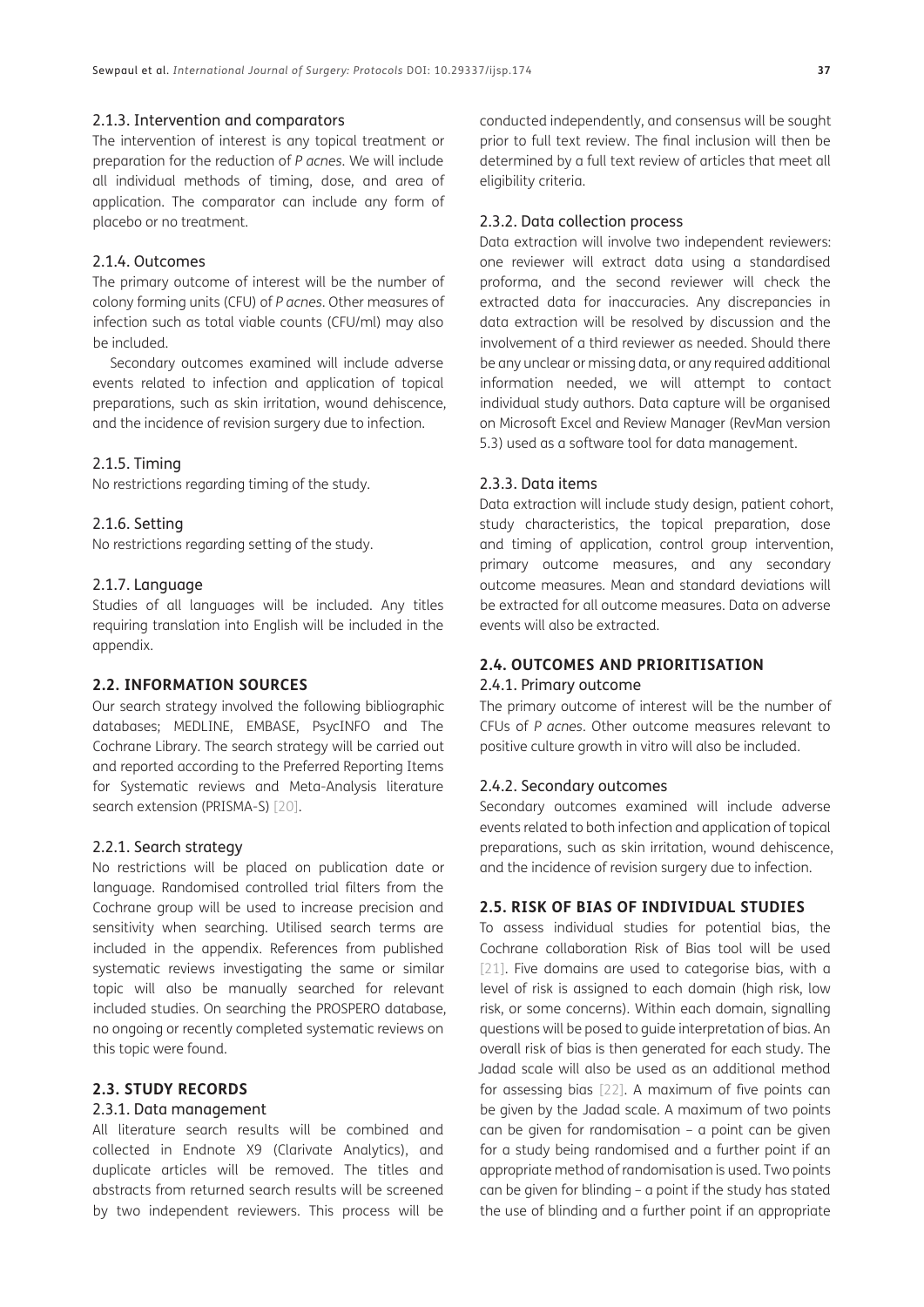method of blinding is used. If all patients involved in the trial have been accounted for, a final point is awarded.

## **2.6. DATA SYNTHESIS**

## 2.6.1. Quantitative synthesis

A forest plot will be used to synthesise data related to culture of *P acnes* if the method in which they were recorded is comparable. Standardised mean differences and inverse variance statistical analysis will be used to summarise continuous variables, such as colony forming units. Heterogeneity is expected between studies; hence a random effects model will likely be used for analysis. The chi-square test and  $I^2$  statistic will be used to quantify heterogeneity. Any dichotomous data presented will be measured for effect using odds ratios. Review Manager (RevMan version 5.3) will be used as a software tool for data management and statistical analysis.

### 2.6.2. Qualitative synthesis

Data will be reported descriptively if outcome measures are not comparable across studies, the heterogeneity is too high, or the incidence rate is too low for pooled statistical analysis.

### 2.6.3. A priori subgroup analyses

There are no predetermined subgroup analyses. Subgroup analyses may be possible based on the topical treatment used, as well as, the method of timing, dose, and area of application.

### 2.6.4. Meta-bias

A funnel plot will be used to assess publication bias of included studies investigating our primary outcome. Selective reporting will be assessed by reviewing any available trial registrations or trial protocols to compare the pre-defined intended outcomes with those analysed and reported in the final manuscript. The risk of bias for each study will be assessed as previously described. To measure inconsistency, a statistical analysis of heterogeneity will be used to assess bias across studies.

#### 2.6.5 Confidence in cumulative estimate

The Grading of Recommendations Assessment, Development and Evaluation (GRADE) approach will be used to assess the strength of the body of evidence [[23](#page-5-5)–[25\]](#page-5-6). Outcomes will be assessed as being of very low, low, moderate, or high certainty.

# **APPENDIX**

Search terms for MEDLINE

- 1. Randomised controlled trial.pt
- 2. Controlled clinical trial.pt
- 3. Randomised.ab,ti
- 4. Placebo.ab,ti
- 5. Randomly.ab,ti
- 6. Trial.ti
- 7. Clinical trial.mp
- 8. 1 OR 2 OR 3 OR 4 OR 5 OR 6 OR 7
- 9. Shoulder.ab,ti
- 10. Surgery.ab,ti
- 11. Procedure.ab,ti
- 12. Surgical.ab,ti
- 13. Repair.ab,ti
- 14. Reconstruction.ab,ti
- 15. Operative.ab,ti
- 16. Operation.ab,ti
- 17. Arthroplasty.ab,ti
- 18. Arthroscop\*.ab,ti
- 19. Glenohumeral.ab,ti
- 20. Glenoid.ab,ti
- 21. Humerus.ab,ti
- 22. Humeral.ab,ti
- 23. Acromioclavicular.ab,ti
- 24. Clavicle.ab,ti
- 25. Acromion.ab,ti
- 26. Coracoid.ab,ti
- 27. Scapula.ab,ti
- 28. 9 OR 10 OR 11 OR 12 OR 13 OR 14 OR 15 OR 16 OR 17 OR 18 OR 19 OR 20 OR 21 OR 22 OR 23 OR 24 OR 25 OR 26 OR 27
- 29. Propionibacterium acnes.ab,ti
- 30. P acnes.ab,ti
- 31. Cutibacterium acnes.ab,ti
- 32. C acnes.ab,ti
- 33. 29 OR 30 OR 31 OR 32
- 34. Topical.ab,ti
- 35. Betadine.ab,ti
- 36. Povidone-iodine.ab,ti
- 37. Iodopovidone.ab,ti
- 38. Iodophor.ab,ti
- 39. Chlorhexidine.ab,ti
- 40. CHG.ab,ti
- 41. Isopropyl alcohol.ab,ti
- 42. ChloraPrep.ab,ti
- 43. DuraPrep.ab,ti
- 44. Benzoyl peroxide.ab,ti
- 45. BPO.ab,ti
- 46. Hydrogen peroxide.ab,ti
- 47. Sterile.ab,ti
- 48. 34 OR 35 OR 36 OR 37 OR 38 OR 39 OR 40 OR 41 OR 42 OR 43 OR 44 OR 45 OR 46 OR 47
- 49. 8 AND 28 AND 33 AND 48

## **COMPETING INTERESTS**

The authors have no competing interests to declare.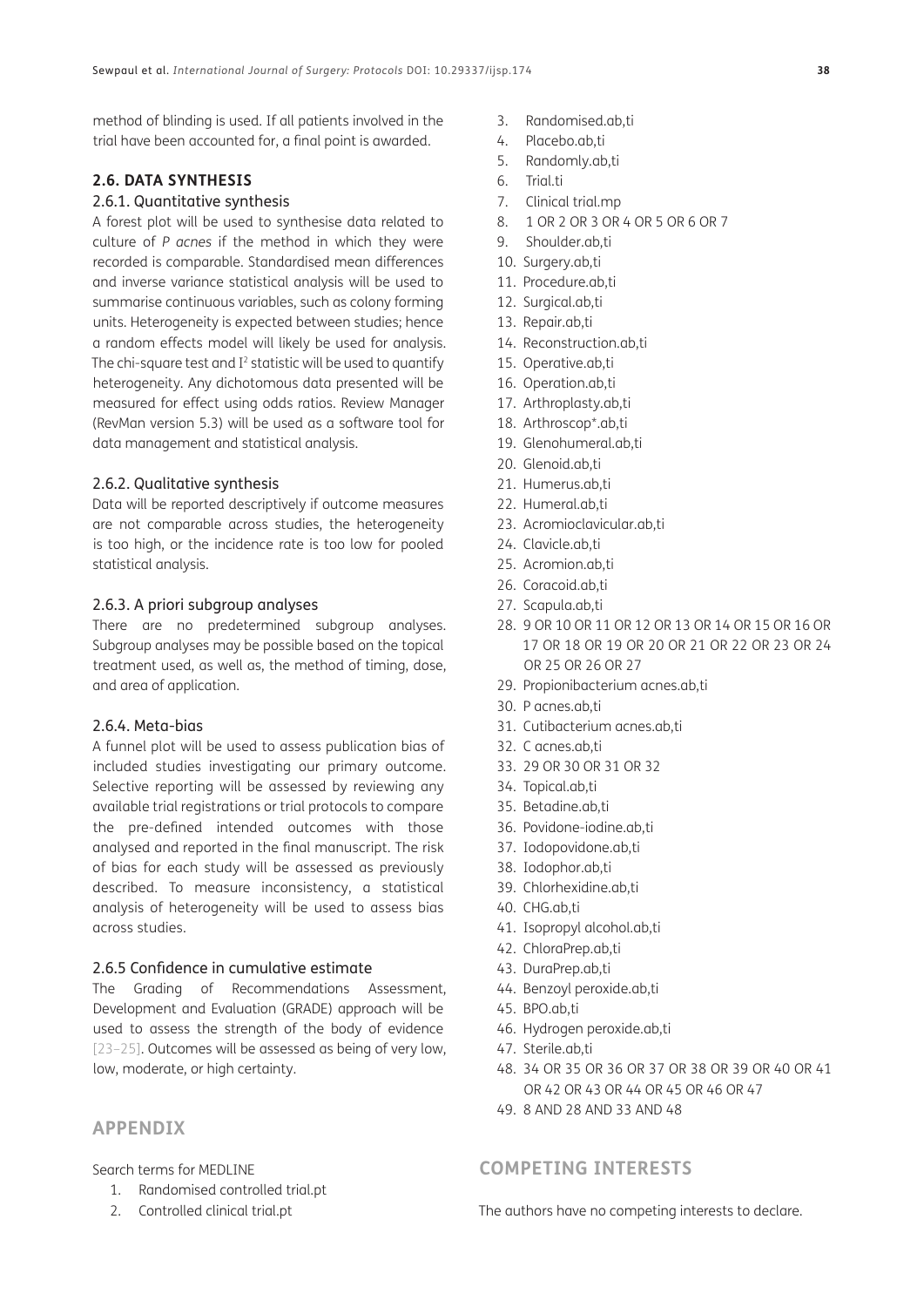# **AUTHOR CONTRIBUTIONS**

#### All authors contributed equally to this work.

All authors have read instructions to authors.

All authors have seen and agreed to the submitted version of the paper.

The material included is original and has not been published elsewhere or submitted for publication simultaneously.

If this protocol is accepted for publication, it will not be published elsewhere in the same form, in English or in any other language, without written consent of the copyright holder.

# <span id="page-4-0"></span>**AUTHOR AFFILIATIONS**

**Yash Sewpaul ©** [orcid.org/0000-0001-9567-7353](https://orcid.org/0000-0001-9567-7353) Lancaster Medical School, Lancaster University, LA1 4YW, GB **Brook Leung D** [orcid.org/0000-0002-5297-8014](https://orcid.org/0000-0002-5297-8014) Royal London Hospital, Whitechapel Rd, London, E1 1FR, UK **Alexander W. Hartland D** [orcid.org/0000-0001-8423-2324](https://orcid.org/0000-0001-8423-2324
) Northampton General Hospital, Cliftonville, Northampton, NN1 5BD, UK

**Sandeep Krishan Nayar D** [orcid.org/0000-0003-2202-580X](https://orcid.org/0000-0003-2202-580X) Royal London Hospital, Whitechapel Rd, London, E1 1FR, UK **Mustafa S. Rashid D** [orcid.org/0000-0002-6236-4120](https://orcid.org/0000-0002-6236-4120)

Nuffield Department of Orthopaedics, Rheumatology, and Musculoskeletal Sciences, Windmill Road, Oxford, OX3 7LD, UK

## **REFERENCES**

- <span id="page-4-1"></span>1. **Achermann Y, Goldstein EJC, Coenye T, Shirtliff ME.** Propionibacterium acnes: from Commensal to Opportunistic Biofilm-Associated Implant Pathogen. *Clinical Microbiology Reviews*. 2014; 27(3): 419–40. DOI: <https://doi.org/10.1128/CMR.00092-13>
- 2. **Patel A, Calfee RP, Plante M, Fischer SA, Green A.**  Propionibacterium acnes colonization of the human shoulder. *J Shoulder Elbow Surg*. 2009; 18(6): 897–902. DOI: <https://doi.org/10.1016/j.jse.2009.01.023>
- <span id="page-4-2"></span>3. **Athwal GS, Sperling JW, Rispoli DM, Cofield RH.** Deep infection after rotator cuff repair. *J Shoulder Elbow Surg*. 2007; 16(3): 306–11. DOI: [https://doi.org/10.1016/j.](https://doi.org/10.1016/j.jse.2006.05.013) [jse.2006.05.013](https://doi.org/10.1016/j.jse.2006.05.013)
- <span id="page-4-3"></span>4. **Achermann Y, Sahin F, Schwyzer H.** *et al.* Characteristics and outcome of 16 periprosthetic shoulder joint infections. *Infection*. 41: 613–620 (2013). DOI: [https://doi.](https://doi.org/10.1007/s15010-012-0360-4) [org/10.1007/s15010-012-0360-4](https://doi.org/10.1007/s15010-012-0360-4)
- <span id="page-4-4"></span>5. **Belk JW, Kraeutler MJ, Smith JR, Littlefield CP, Bravman JT, Houck DA,** et al. Prevention of Cutibacterium acnes infection in arthroscopic shoulder surgery: a systematic review. *J Shoulder Elbow Surg*. 2020; 29(5): 867-73. DOI: <https://doi.org/10.1016/j.jse.2019.12.032>
- <span id="page-4-5"></span>6. **Mook WR, Klement MR, Green CL, Hazen KC, Garrigues GE.** The Incidence of Propionibacterium acnes in Open

Shoulder Surgery: A Controlled Diagnostic Study. *JBJS*. 2015; 97(12): 957–63. DOI: [https://doi.org/10.2106/](https://doi.org/10.2106/JBJS.N.00784) [JBJS.N.00784](https://doi.org/10.2106/JBJS.N.00784)

- <span id="page-4-8"></span>7. **Grewal G, Polisetty T, Boltuch A, Colley R, Tapia R, Levy JC.** Does application of hydrogen peroxide to the dermis reduce incidence of Cutibacterium acnes during shoulder arthroplasty: a randomized controlled trial. *J Shoulder Elbow Surg*. 2021; 30(8): 1827–33. DOI: [https://doi.](https://doi.org/10.1016/j.jse.2021.03.144) [org/10.1016/j.jse.2021.03.144](https://doi.org/10.1016/j.jse.2021.03.144)
- <span id="page-4-6"></span>8. **Dizay HH, Lau DG, Nottage WM.** Benzoyl peroxide and clindamycin topical skin preparation decreases Propionibacterium acnes colonization in shoulder arthroscopy. *J Shoulder Elbow Surg*. 2017; 26(7): 1190–5. DOI:<https://doi.org/10.1016/j.jse.2017.03.003>
- <span id="page-4-7"></span>9. **Izakovicova P, Borens O, Trampuz A.** Periprosthetic joint infection: current concepts and outlook. *EFORT open reviews*. 2019; *4*(7): 482–494. DOI: [https://doi.](https://doi.org/10.1302/2058-5241.4.180092) [org/10.1302/2058-5241.4.180092](https://doi.org/10.1302/2058-5241.4.180092)
- <span id="page-4-9"></span>10. **Sabetta JR, Rana VP, Vadasdi KB, Greene RT, Cunningham JG, Miller SR,** et al. Efficacy of topical benzoyl peroxide on the reduction of Propionibacterium acnes during shoulder surgery. *J Shoulder Elbow Surg*. 2015; 24(7): 995–1004. DOI: [https://doi.org/10.1016/j.](https://doi.org/10.1016/j.jse.2015.04.003) [jse.2015.04.003](https://doi.org/10.1016/j.jse.2015.04.003)
- <span id="page-4-13"></span>11. **Scheer VM, Bergman Jungestrom M, Lerm M, Serrander L, Kalen A.** Topical benzoyl peroxide application on the shoulder reduces Propionibacterium acnes: a randomized study. *J Shoulder Elbow Surg*. 2018; 27(6): 957–61. DOI: <https://doi.org/10.1016/j.jse.2018.02.038>
- <span id="page-4-11"></span>12. **Kolakowski L, Lai JK, Duvall GT, Jauregui JJ, Dubina AG, Jones DL,** et al. Neer Award 2018: Benzoyl peroxide effectively decreases preoperative Cutibacterium acnes shoulder burden: a prospective randomized controlled trial. *J Shoulder Elbow Surg*. 2018; 27(9): 1539–44. DOI: [https://](https://doi.org/10.1016/j.jse.2018.06.012) [doi.org/10.1016/j.jse.2018.06.012](https://doi.org/10.1016/j.jse.2018.06.012)
- <span id="page-4-10"></span>13. **Stull JD, Nicholson TA, Davis DE, Namdari S.** Addition of 3% hydrogen peroxide to standard skin preparation reduces Cutibacterium acnes-positive culture rate in shoulder surgery: a prospective randomized controlled trial. *J Shoulder Elbow Surg*. 2020; 29(2): 212–6. DOI: <https://doi.org/10.1016/j.jse.2019.09.038>
- <span id="page-4-12"></span>14. **Bikowski J.** A review of the safety and efficacy of benzoyl peroxide (5.3%) emollient foam in the management of truncal acne vulgaris. *J Clin Aesthet Dermatol*. 2010; 3(11): 26–29.
- 15. **Brandstetter AJ, Maibach HI.** Topical dose justification: benzoyl peroxide concentrations. *Journal of Dermatological Treatment*. 2013; 24(4): 275–7. DOI: <https://doi.org/10.3109/09546634.2011.641937>
- <span id="page-4-14"></span>16. **Leyden JJ.** Efficacy of benzoyl peroxide (5.3%) emollient foam and benzoyl peroxide (8%) wash in reducing Propionibacterium acnes on the back. *J Drugs Dermatol*. 2010; 9: 622–625.
- <span id="page-4-15"></span>17. **Sewpaul Y, Rashid M, Leung B, Hartland AW, Navar S.** Topical treatments in reducing Propionibacterium acnes infection in shoulder surgery – a systematic review